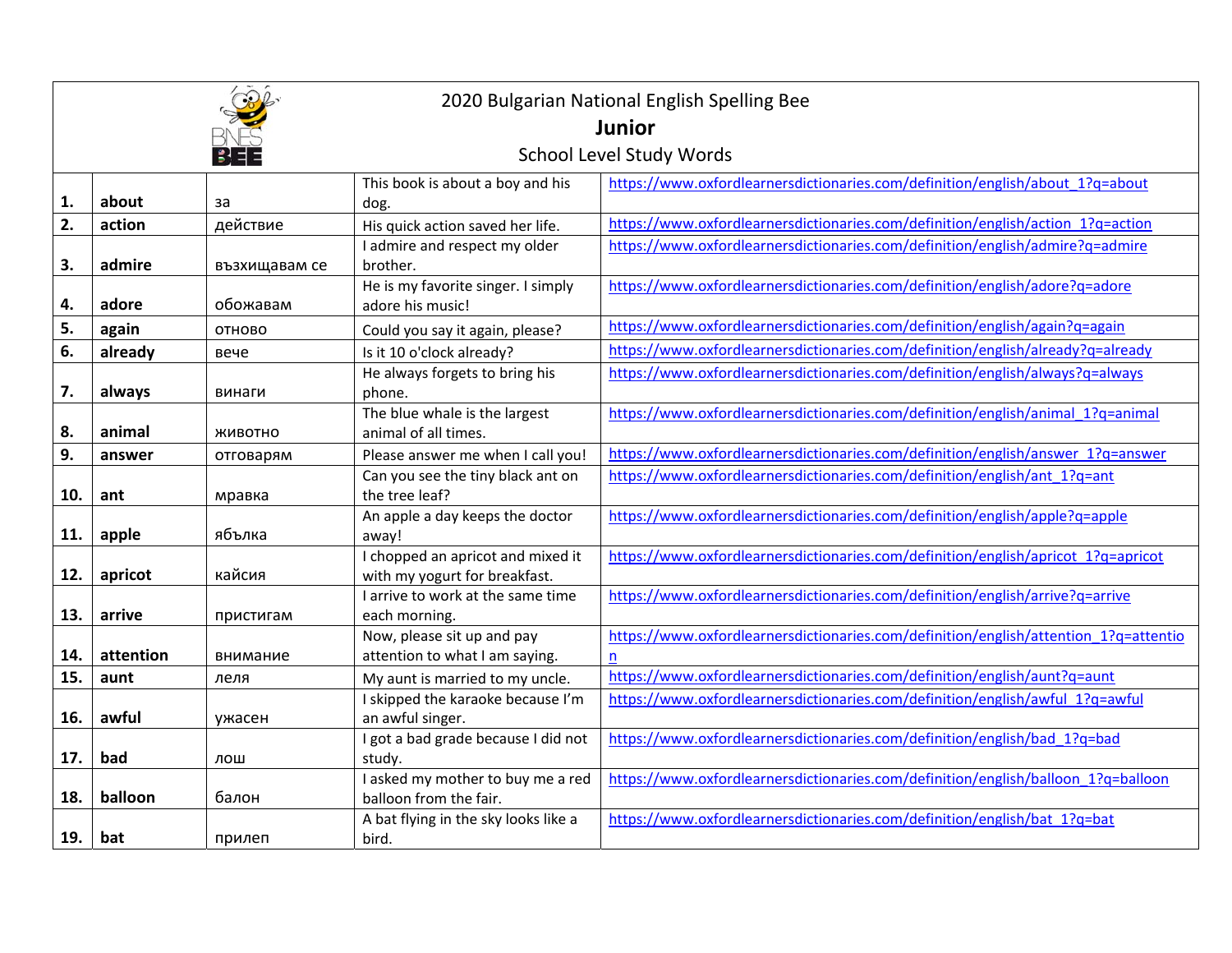|     |           |            | Arkutino is my favorite beach in   | https://www.oxfordlearnersdictionaries.com/definition/english/beach 1?q=beach        |
|-----|-----------|------------|------------------------------------|--------------------------------------------------------------------------------------|
| 20. | beach     | плаж       | Bulgaria.                          |                                                                                      |
|     |           |            | Did you know that coffee is made   | https://www.oxfordlearnersdictionaries.com/definition/english/bean 1?q=bean          |
| 21. | bean      | зърно      | from a bean?                       |                                                                                      |
|     |           |            | We saw a grizzly bear in the       | https://www.oxfordlearnersdictionaries.com/definition/english/bear 1?q=bear          |
| 22. | bear      | мечка      | woods.                             |                                                                                      |
| 23. | beautiful | красив     | What a beautiful baby!             | https://www.oxfordlearnersdictionaries.com/definition/english/beautiful?q=beautiful  |
|     |           |            | A beetle is an insect with hard,   | https://www.oxfordlearnersdictionaries.com/definition/english/beetle 1?q=beetle      |
| 24. | beetle    | бръмбар    | shell-like wings.                  |                                                                                      |
|     |           |            | We will enter the classroom when   | https://www.oxfordlearnersdictionaries.com/definition/english/bell?q=bell            |
| 25. | bell      | звънец     | the bell rings.                    |                                                                                      |
| 26. | bicycle   | колело     | I ride my bicycle to school.       | https://www.oxfordlearnersdictionaries.com/definition/english/bicycle 1?q=bicycle    |
|     |           |            | We will celebrate Sam's fifth      | https://www.oxfordlearnersdictionaries.com/definition/english/birthday?q=birthday    |
| 27. | birthday  | рожден ден | birthday on Saturday.              |                                                                                      |
|     |           |            | Dark chocolate is more bitter than | https://www.oxfordlearnersdictionaries.com/definition/english/bitter_1?q=bitter      |
| 28. | bitter    | горчив     | milk chocolate.                    |                                                                                      |
|     |           |            | I snuggled under the blanket to    | https://www.oxfordlearnersdictionaries.com/definition/english/blanket 1?q=blanket    |
| 29. | blanket   | одеяло     | stay warm.                         |                                                                                      |
|     |           |            | Helen Keller was born blind and    | https://www.oxfordlearnersdictionaries.com/definition/english/blind 1?q=blind        |
|     |           |            | deaf, yet learned to read, write   |                                                                                      |
| 30. | blind     | сляп       | and talk.                          |                                                                                      |
|     |           |            | He lost a lot of blood in the      | https://www.oxfordlearnersdictionaries.com/definition/english/blood 1?q=blood        |
| 31. | blood     | кръв       | accident.                          |                                                                                      |
|     |           |            | The ocean was a beautiful color of | https://www.oxfordlearnersdictionaries.com/definition/english/blue_1?q=blue          |
| 32. | blue      | СИНЬО      | blue.                              |                                                                                      |
| 33. | bowl      | купа       | I ate my soup from a big bowl.     | https://www.oxfordlearnersdictionaries.com/definition/english/bowl 1?q=bowl          |
|     |           |            | I love the smell of freshly baked  | https://www.oxfordlearnersdictionaries.com/definition/english/bread?q=bread          |
| 34. | bread     | хляб       | bread.                             |                                                                                      |
|     |           |            | You should start each day with a   | https://www.oxfordlearnersdictionaries.com/definition/english/breakfast 1?q=breakfas |
| 35. | breakfast | закуска    | healthy breakfast.                 |                                                                                      |
|     |           |            | The bright sun made me close my    | https://www.oxfordlearnersdictionaries.com/definition/english/bright 1?q=bright      |
| 36. | bright    | ярък       | eves.                              |                                                                                      |
|     |           |            | Do not bug the cat, or she might   | https://www.oxfordlearnersdictionaries.com/definition/english/bug 1?q=bug            |
| 37. | bug       | дразня     | scratch you.                       |                                                                                      |
|     |           |            | They've lived in this building for | https://www.oxfordlearnersdictionaries.com/definition/english/building?q=building    |
| 38. | building  | сграда     | the last three years               |                                                                                      |
|     |           |            | I had a cup of milk and a bun for  | https://www.oxfordlearnersdictionaries.com/definition/english/bun?q=bun              |
| 39. | bun       | кифла      | breakfast.                         |                                                                                      |
|     |           |            | I ride the yellow school bus to    | https://www.oxfordlearnersdictionaries.com/definition/english/bus 1?q=bus            |
| 40. | bus       | автобус    | school.                            |                                                                                      |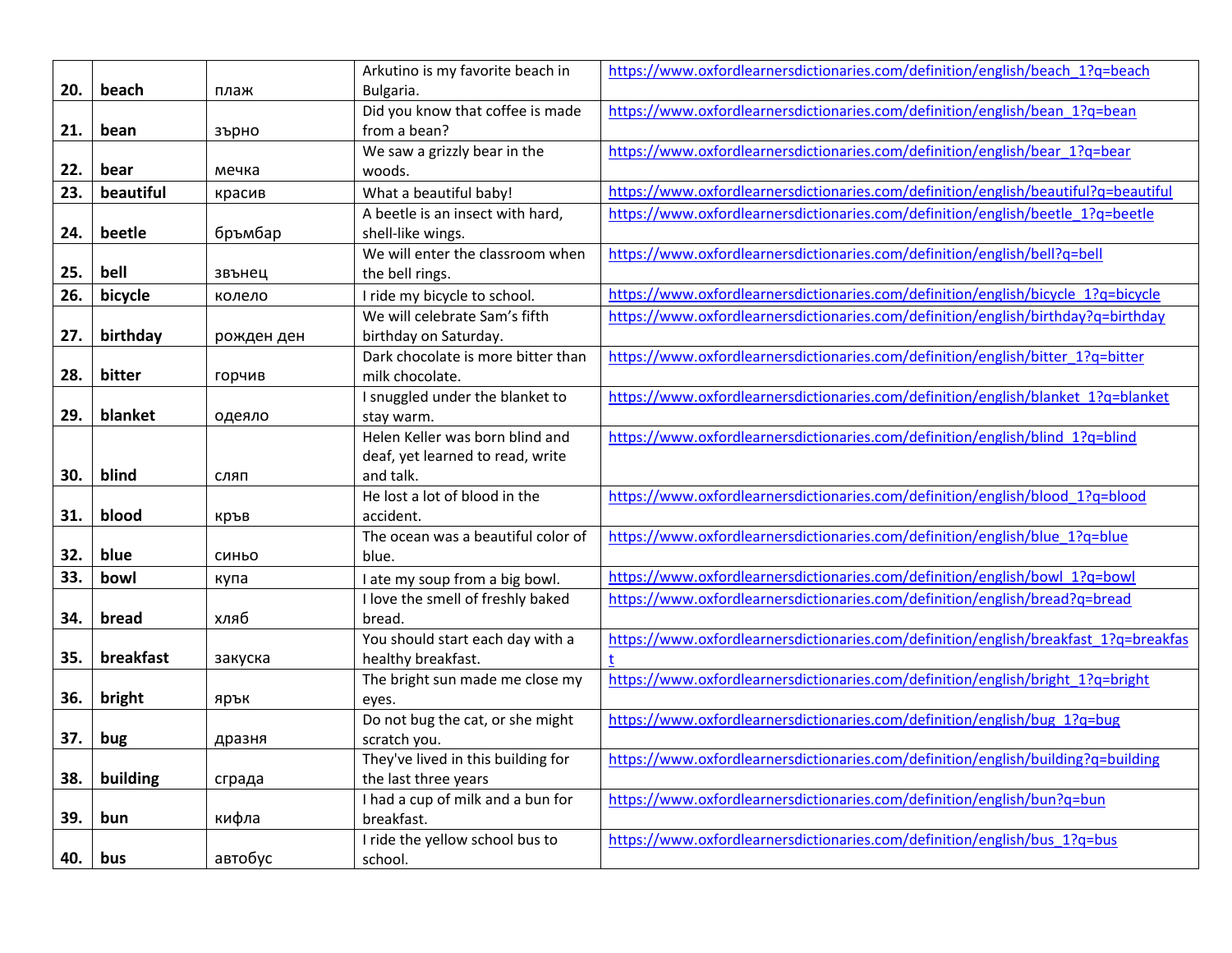|     |           |             | I prefer butter instead of           | https://www.oxfordlearnersdictionaries.com/definition/english/butter 1?q=butter     |
|-----|-----------|-------------|--------------------------------------|-------------------------------------------------------------------------------------|
| 41. | butter    | масло       | margarine.                           |                                                                                     |
|     |           |             | A button was missing from his        | https://www.oxfordlearnersdictionaries.com/definition/english/button 1?q=button     |
| 42. | button    | копче       | shirt.                               |                                                                                     |
|     |           |             | My calendar has pictures for each    | https://www.oxfordlearnersdictionaries.com/definition/english/calendar?q=calendar   |
| 43. | calendar  | календар    | month.                               |                                                                                     |
|     |           |             | Here, use my camera to take the      | https://www.oxfordlearnersdictionaries.com/definition/english/camera?q=camera       |
| 44. | camera    | камера      | picture!                             |                                                                                     |
| 45. | candle    | свещ        | Tom lit a candle to see in the dark. | https://www.oxfordlearnersdictionaries.com/definition/english/candle?q=candle       |
|     |           |             | Be careful when you cross the        | https://www.oxfordlearnersdictionaries.com/definition/english/careful?q=careful     |
| 46. | careful   | внимателен  | street.                              |                                                                                     |
|     |           |             | We used a carrot for the             | https://www.oxfordlearnersdictionaries.com/definition/english/carrot?q=carrot       |
| 47. | carrot    | морков      | snowman's nose.                      |                                                                                     |
| 48. |           |             | Our family visited Ledenika cave     | https://www.oxfordlearnersdictionaries.com/definition/english/cave_1?q=cave         |
|     | cave      | пещера      | last week.                           |                                                                                     |
|     |           |             | We will celebrate his birthday with  | https://www.oxfordlearnersdictionaries.com/definition/english/celebrate?q=celebrate |
| 49. | celebrate | празнувам   | a party.                             |                                                                                     |
|     |           |             | The charming princess was kind       | https://www.oxfordlearnersdictionaries.com/definition/english/charming?q=charming   |
| 50. | charming  | чаровен     | and polite to everyone.              |                                                                                     |
|     |           |             | I always put cheese on top of my     | https://www.oxfordlearnersdictionaries.com/definition/english/cheese?q=cheese       |
| 51. | cheese    | сирене      | French fries.                        |                                                                                     |
|     |           |             | A cherry is a small red fruit with a | https://www.oxfordlearnersdictionaries.com/definition/english/cherry 1?q=cherry     |
| 52. | cherry    | череша      | pit.                                 |                                                                                     |
| 53. | chew      | дъвча       | Don't chew gum in class.             | https://www.oxfordlearnersdictionaries.com/definition/english/chew 1?q=chew         |
|     |           |             | A chicken is a bird raised for its   | https://www.oxfordlearnersdictionaries.com/definition/english/chicken_1?q=chicken   |
| 54. | chicken   | пиле        | meat and eggs.                       |                                                                                     |
|     |           |             | She broke the bar of chocolate       | https://www.oxfordlearnersdictionaries.com/definition/english/chocolate?q=chocolate |
| 55. | chocolate | шоколад     | into four pieces.                    |                                                                                     |
| 56. | choose    | избирам     | Choose your friends wisely.          | https://www.oxfordlearnersdictionaries.com/definition/english/choose?q=choose       |
|     |           |             | Form a circle and get ready to start | https://www.oxfordlearnersdictionaries.com/definition/english/circle 1?q=circle     |
| 57. | circle    | кръг        | the game.                            |                                                                                     |
|     |           |             | We sit at desks in our classroom at  | https://www.oxfordlearnersdictionaries.com/definition/english/classroom?q=classroom |
| 58. | classroom | класна стая | school.                              |                                                                                     |
|     |           |             | I can't find a clean shirt in my     | https://www.oxfordlearnersdictionaries.com/definition/english/clean 1?q=clean       |
| 59. | clean     | чист        | wardrobe.                            |                                                                                     |
|     |           |             | The clever boy finished the puzzle   | https://www.oxfordlearnersdictionaries.com/definition/english/clever?q=clever       |
| 60. | clever    | умен        | quickly.                             |                                                                                     |
|     |           |             | She was the first Bulgarian woman    | https://www.oxfordlearnersdictionaries.com/definition/english/climb 1?q=climb       |
| 61. | climb     | изкачвам    | to climb the peak.                   |                                                                                     |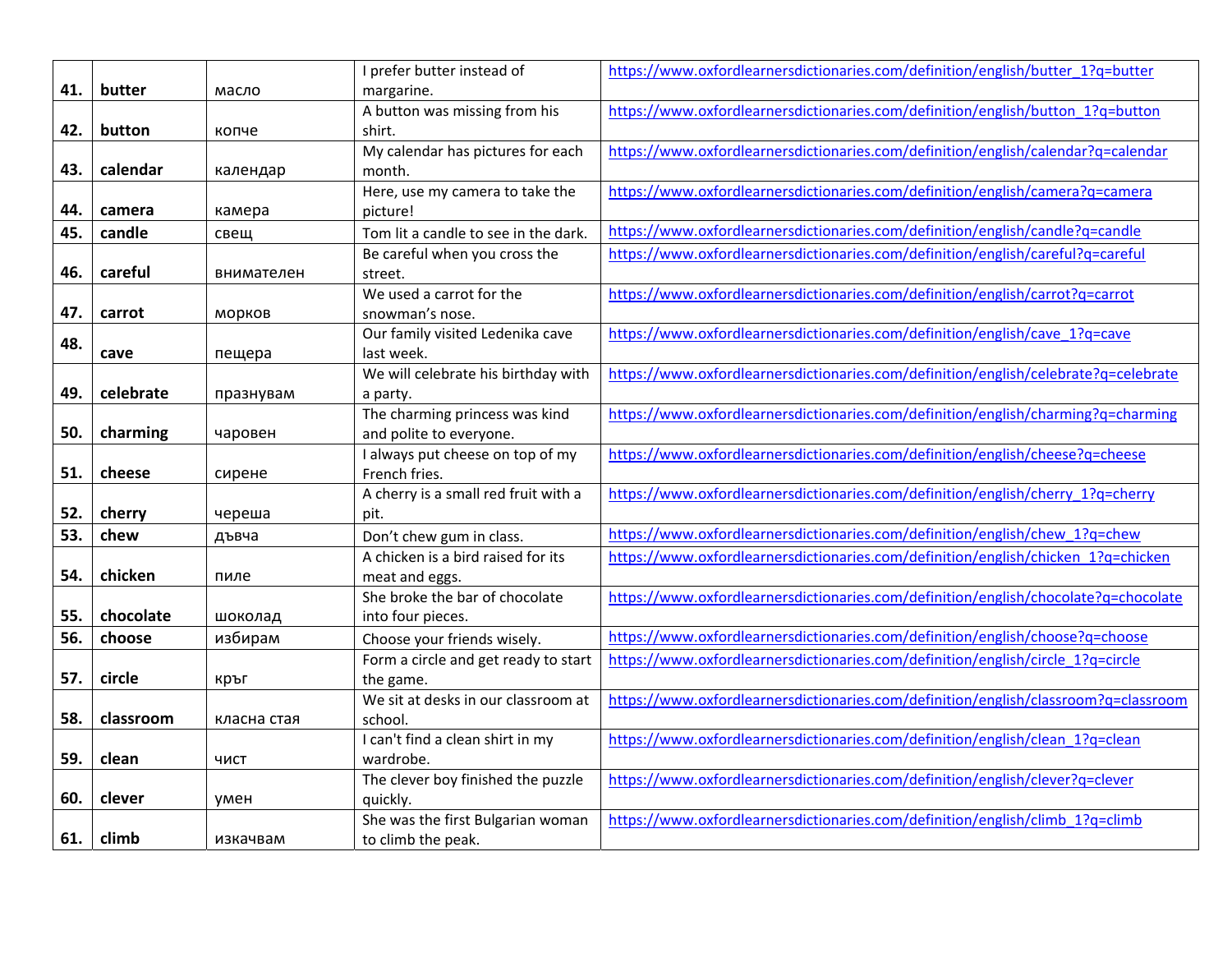| 62. | clock     | часовник     | The clock says it is time for lunch.  | https://www.oxfordlearnersdictionaries.com/definition/english/clock 1?q=clock       |
|-----|-----------|--------------|---------------------------------------|-------------------------------------------------------------------------------------|
|     |           |              | I compare my height to my mom's       | https://www.oxfordlearnersdictionaries.com/definition/english/compare 1?q=compare   |
| 63. | compare   | сравнявам    | to see if I am taller.                |                                                                                     |
|     |           |              | I like playing games on my            | https://www.oxfordlearnersdictionaries.com/definition/english/computer?q=computer   |
| 64. | computer  | компютър     | computer.                             |                                                                                     |
|     |           |              | If you're too tired to cook, let's go | https://www.oxfordlearnersdictionaries.com/definition/english/cook 1?q=cook         |
| 65. | cook      | ГОТВЯ        | to a restaurant.                      |                                                                                     |
| 66. | cool      | <b>ГОТИН</b> | You look really cool in those jeans.  | https://www.oxfordlearnersdictionaries.com/definition/english/cool 1?q=cool         |
|     |           |              | He represented his country at the     | https://www.oxfordlearnersdictionaries.com/definition/english/country?q=country     |
| 67. | country   | страна       | Olympics.                             |                                                                                     |
| 68. | cousin    | братовчед    | My cousin is the son of my aunt.      | https://www.oxfordlearnersdictionaries.com/definition/english/cousin?q=cousin       |
|     |           |              | The crocodile has a long tail, hard   | https://www.oxfordlearnersdictionaries.com/definition/english/crocodile?q=crocodile |
| 69. | crocodile | крокодил     | skin and very big jaws.               |                                                                                     |
| 70. | cry       | плача        | I cry when I fall and hurt myself.    | https://www.oxfordlearnersdictionaries.com/definition/english/cry 1?q=cry           |
|     |           |              | The cucumber is a long green          | https://www.oxfordlearnersdictionaries.com/definition/english/cucumber?q=cucumber   |
| 71. | cucumber  | краставица   | vegetable.                            |                                                                                     |
| 72. | deep      | дълбок       | The water looks quite deep there.     | https://www.oxfordlearnersdictionaries.com/definition/english/deep 1?q=deep         |
| 73. | delicious | ВКУСНО       | Here, try some cake - it's delicious! | https://www.oxfordlearnersdictionaries.com/definition/english/delicious?q=delicious |
|     |           |              | I had ice cream and cake for          | https://www.oxfordlearnersdictionaries.com/definition/english/dessert?q=dessert     |
| 74. | dessert   | десерт       | dessert.                              |                                                                                     |
|     |           |              | I have the same dress in a different  | https://www.oxfordlearnersdictionaries.com/definition/english/different?q=different |
| 75. | different | различен     | color.                                |                                                                                     |
|     |           |              | Divide the pizza into four equal      | https://www.oxfordlearnersdictionaries.com/definition/english/divide 1?q=divide     |
| 76. | divide    | разделям     | parts.                                |                                                                                     |
|     |           |              | A dolphin is a very intelligent and   | https://www.oxfordlearnersdictionaries.com/definition/english/dolphin?q=dolphin     |
| 77. | dolphin   | делфин       | friendly animal.                      |                                                                                     |
|     |           |              | The white dove is a symbol of         | https://www.oxfordlearnersdictionaries.com/definition/english/dove1?q=dove          |
| 78. | dove      | гълъб        | peace.                                |                                                                                     |
|     |           |              | Use your pencil to draw a picture     | https://www.oxfordlearnersdictionaries.com/definition/english/draw 1?q=draw         |
| 79. | draw      | рисувам      | of a tree.                            |                                                                                     |
| 80. | dream     |              | Her dream was to be an astronaut      | https://www.oxfordlearnersdictionaries.com/definition/english/dream 1?q=dream       |
|     |           | мечта        | someday.                              | https://www.oxfordlearnersdictionaries.com/definition/english/eagle 1?q=eagle       |
| 81. | eagle     | орел         | The eagle flies very high.            |                                                                                     |
|     |           |              | I have water in my ear and can't      | https://www.oxfordlearnersdictionaries.com/definition/english/ear?q=ear             |
| 82. | ear       | yxo          | hear well.                            | https://www.oxfordlearnersdictionaries.com/definition/english/east 1?q=east         |
| 83. | east      | изток        | The sun rises in the east.            |                                                                                     |
|     |           |              | I can bend my arm at the wrist and    | https://www.oxfordlearnersdictionaries.com/definition/english/elbow 1?q=elbow       |
| 84. | elbow     | лакът        | elbow.                                |                                                                                     |
| 85. | elephant  | слон         | The elephant has a long trunk.        | https://www.oxfordlearnersdictionaries.com/definition/english/elephant?q=elephant   |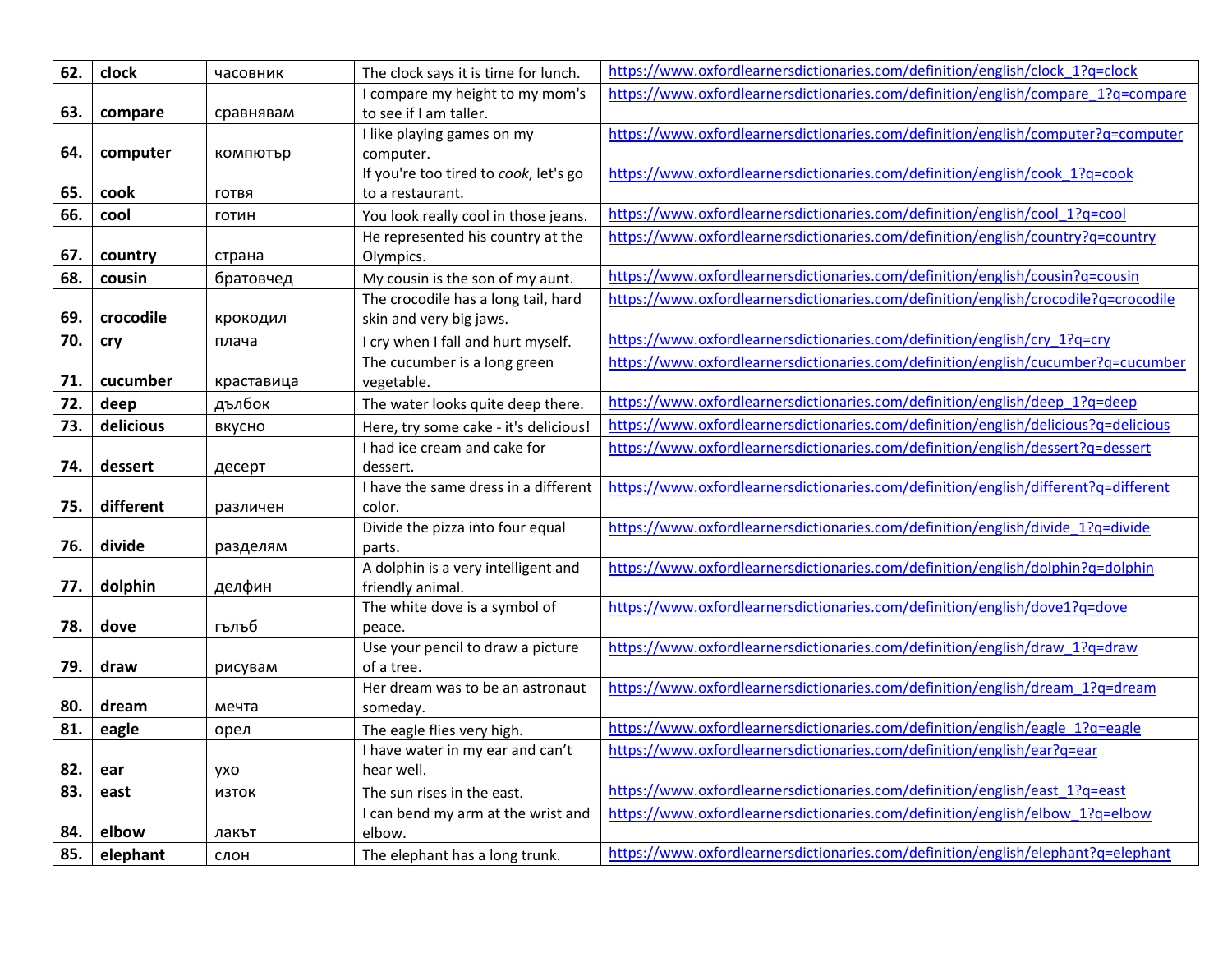| 86.  | excuse       | извинение   | He had no excuse for being so late.            | https://www.oxfordlearnersdictionaries.com/definition/english/excuse 1?q=excuse     |
|------|--------------|-------------|------------------------------------------------|-------------------------------------------------------------------------------------|
|      |              |             | I don't have money to buy an                   | https://www.oxfordlearnersdictionaries.com/definition/english/expensive?q=expensive |
| 87.  | expensive    | СКЪП        | expensive car.                                 |                                                                                     |
|      |              |             | It's not fair! He always gets more             | https://www.oxfordlearnersdictionaries.com/definition/english/fair 1?q=fair         |
| 88.  | fair         | честно      | than me.                                       |                                                                                     |
| 89.  | fear         | страх       | The little girl had a fear of spiders.         | https://www.oxfordlearnersdictionaries.com/definition/english/fear 1?q=fear         |
|      |              |             | A white feather from the bird fell             | https://www.oxfordlearnersdictionaries.com/definition/english/feather 1?q=feather   |
| 90.  | feather      | перо        | onto the ground.                               |                                                                                     |
| 91.  | fight        | бия се      | The soldiers are trained to fight.             | https://www.oxfordlearnersdictionaries.com/definition/english/fight 1?q=fight       |
|      |              |             | Did you find the book you were                 | https://www.oxfordlearnersdictionaries.com/definition/english/find 1?q=find         |
| 92.  | find         | намирам     | looking for in the library?                    |                                                                                     |
|      |              |             | The campers added more wood to                 | https://www.oxfordlearnersdictionaries.com/definition/english/fire_1?q=fire         |
| 93.  | fire         | ОГЪН        | the burning fire.                              |                                                                                     |
|      |              |             | Beat the eggs before you add the               | https://www.oxfordlearnersdictionaries.com/definition/english/flour 1?q=flour       |
| 94.  | flour        | брашно      | flour.                                         |                                                                                     |
|      |              |             | Fold the letter and put it in the              | https://www.oxfordlearnersdictionaries.com/definition/english/fold 1?q=fold         |
| 95.  | fold         | сгъвам      | envelope.                                      |                                                                                     |
| 96.  | fox          |             | The quick, red fox jumps over a                | https://www.oxfordlearnersdictionaries.com/definition/english/fox 1?q=fox           |
|      |              | лисица      | lazy dog.<br>My best friend and I love to play | https://www.oxfordlearnersdictionaries.com/definition/english/friend?q=friend       |
| 97.  | friend       | приятел     | video games together.                          |                                                                                     |
|      |              |             | The funny movie made us all                    | https://www.oxfordlearnersdictionaries.com/definition/english/funny?q=funny         |
| 98.  | funny        | смешен      | laugh.                                         |                                                                                     |
|      |              |             | We watched the football game on                | https://www.oxfordlearnersdictionaries.com/definition/english/game 1?q=game         |
| 99.  | game         | игра        | television last night.                         |                                                                                     |
|      |              |             | A giraffe has a very long neck and             | https://www.oxfordlearnersdictionaries.com/definition/english/giraffe?q=giraffe     |
|      | 100. giraffe | жираф       | spots all over.                                |                                                                                     |
| 101. | glad         | доволен     | I am glad that school is over.                 | https://www.oxfordlearnersdictionaries.com/definition/english/glad?q=glad           |
|      |              |             | I put on glasses so I could read the           | https://www.oxfordlearnersdictionaries.com/definition/english/glass 1#glass inflg 3 |
|      | 102. glasses | очила       | sign.                                          |                                                                                     |
|      |              |             | All children grow to become                    | https://www.oxfordlearnersdictionaries.com/definition/english/grow?q=grow           |
|      | 103. grow    | раста       | adults.                                        |                                                                                     |
|      |              |             | Did you know the answer or did                 | https://www.oxfordlearnersdictionaries.com/definition/english/guess 1?q=guess       |
| 104. | guess        | предполагам | you guess?                                     |                                                                                     |
| 105. | guest        | <b>TOCT</b> | Our next guest is a movie star.                | https://www.oxfordlearnersdictionaries.com/definition/english/guest 1?q=guest       |
| 106. | guitar       | китара      | She plays guitar in a band.                    | https://www.oxfordlearnersdictionaries.com/definition/english/guitar?q=guitar       |
| 107. | happy        | щастлив     | I'm just happy to be back home.                | https://www.oxfordlearnersdictionaries.com/definition/english/happy?q=happy         |
|      | 108. healthy | здрав       | She gave birth to a healthy boy.               | https://www.oxfordlearnersdictionaries.com/definition/english/healthy?q=healthy     |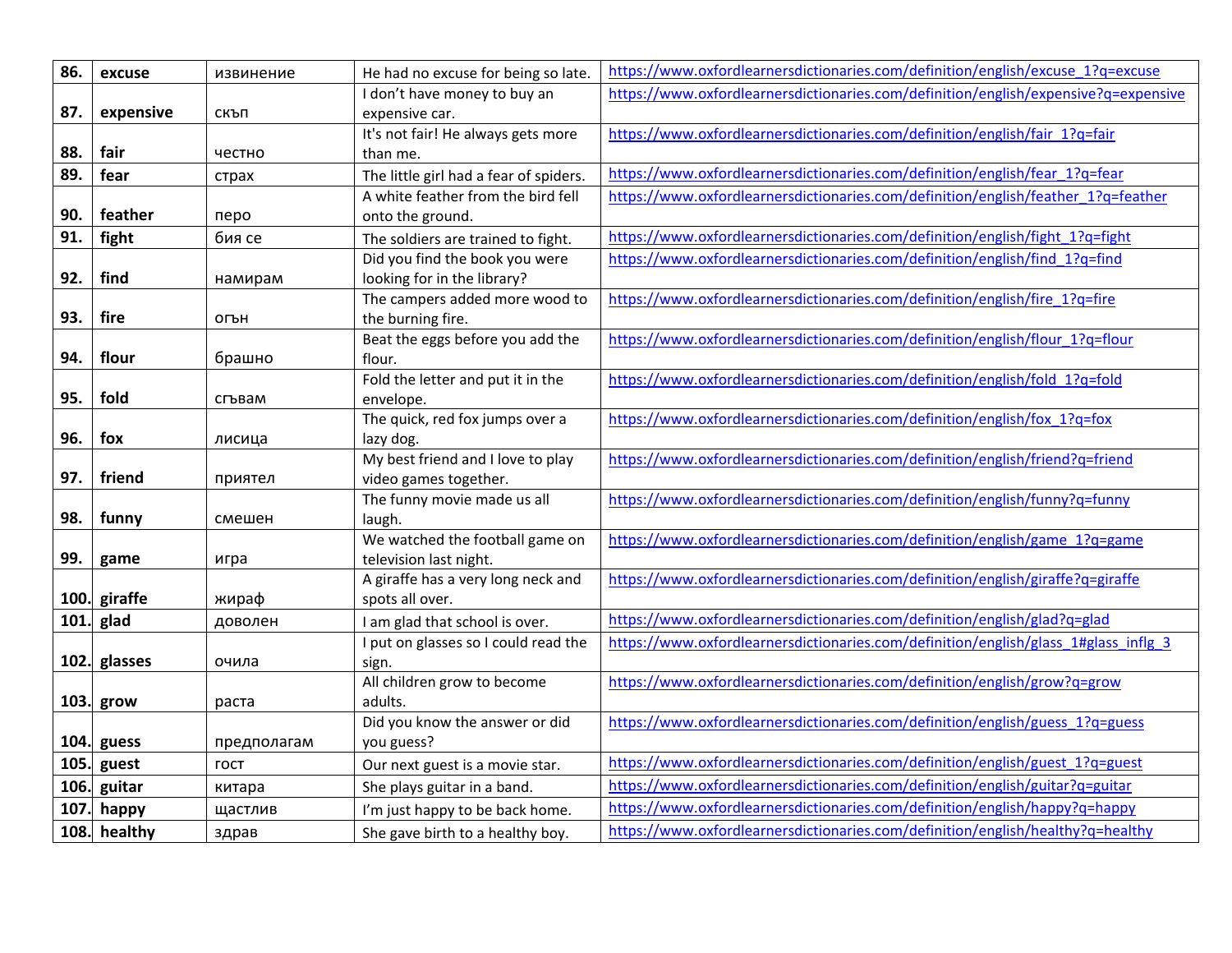|              |                                               |                                        | I see with my eyes and hear with                                                                                                                                                     | https://www.oxfordlearnersdictionaries.com/definition/english/hear?q=hear                                                                                                                                                                           |
|--------------|-----------------------------------------------|----------------------------------------|--------------------------------------------------------------------------------------------------------------------------------------------------------------------------------------|-----------------------------------------------------------------------------------------------------------------------------------------------------------------------------------------------------------------------------------------------------|
| 109.         | hear                                          | чувам                                  | my ears.                                                                                                                                                                             |                                                                                                                                                                                                                                                     |
|              |                                               |                                        | I was tired after my long hike in                                                                                                                                                    | https://www.oxfordlearnersdictionaries.com/definition/english/hike 1?q=hike                                                                                                                                                                         |
| 110.         | hike                                          | поход                                  | the forest.                                                                                                                                                                          |                                                                                                                                                                                                                                                     |
|              |                                               |                                        | My house is on top of a hill and                                                                                                                                                     | https://www.oxfordlearnersdictionaries.com/definition/english/hill?q=hill                                                                                                                                                                           |
| 111.         | hill                                          | ХЪЛМ                                   | has a beautiful view.                                                                                                                                                                |                                                                                                                                                                                                                                                     |
| 112.         | hockey                                        | хокей                                  | He plays hockey in the winter.                                                                                                                                                       | https://www.oxfordlearnersdictionaries.com/definition/english/hockey?q=hockey                                                                                                                                                                       |
|              |                                               |                                        | Easter is my favorite spring                                                                                                                                                         | https://www.oxfordlearnersdictionaries.com/definition/english/holiday 1?q=holiday                                                                                                                                                                   |
| 113.         | holiday                                       | празник                                | holiday.                                                                                                                                                                             |                                                                                                                                                                                                                                                     |
|              |                                               |                                        | Bees make sweet honey from                                                                                                                                                           | https://www.oxfordlearnersdictionaries.com/definition/english/honey?q=honey                                                                                                                                                                         |
| 114.         | honey                                         | мед                                    | pollen.                                                                                                                                                                              |                                                                                                                                                                                                                                                     |
|              |                                               |                                        | If water gets hot enough, it will                                                                                                                                                    | https://www.oxfordlearnersdictionaries.com/definition/english/hot 1?q=hot                                                                                                                                                                           |
| 115. hot     |                                               | горещ                                  | boil.                                                                                                                                                                                |                                                                                                                                                                                                                                                     |
| 116.         | hour                                          | час                                    | There are 60 minutes in an hour.                                                                                                                                                     | https://www.oxfordlearnersdictionaries.com/definition/english/hour?q=hour                                                                                                                                                                           |
|              |                                               |                                        | He put his arms around me and                                                                                                                                                        | https://www.oxfordlearnersdictionaries.com/definition/english/hug 1?q=hug                                                                                                                                                                           |
| 117.         | hug                                           | прегръдка                              | gave me a hug.                                                                                                                                                                       |                                                                                                                                                                                                                                                     |
|              |                                               |                                        | I want the huge cookie instead of                                                                                                                                                    | https://www.oxfordlearnersdictionaries.com/definition/english/huge?q=huge                                                                                                                                                                           |
|              | 118. huge                                     | огромен                                | the tiny one.                                                                                                                                                                        |                                                                                                                                                                                                                                                     |
|              |                                               |                                        | Close your eyes and imagine you                                                                                                                                                      | https://www.oxfordlearnersdictionaries.com/definition/english/imagine?q=imagine                                                                                                                                                                     |
|              | 119. imagine                                  | представям си                          | are in a forest.                                                                                                                                                                     |                                                                                                                                                                                                                                                     |
|              |                                               |                                        | I like raspberry jam on my peanut                                                                                                                                                    | https://www.oxfordlearnersdictionaries.com/definition/english/jam 1?q=jam                                                                                                                                                                           |
| 120.         | jam                                           | конфитюр                               | butter sandwich.                                                                                                                                                                     |                                                                                                                                                                                                                                                     |
| 121.         | jar                                           | буркан                                 | We keep the honey in a glass jar.                                                                                                                                                    | https://www.oxfordlearnersdictionaries.com/definition/english/jar 1?q=jar                                                                                                                                                                           |
|              |                                               |                                        | He is wearing blue jeans and a                                                                                                                                                       | https://www.oxfordlearnersdictionaries.com/definition/english/jeans?q=jeans                                                                                                                                                                         |
| 122.         | jeans                                         | джинси                                 | white t-shirt.                                                                                                                                                                       |                                                                                                                                                                                                                                                     |
|              |                                               |                                        | Please pour me a glass of orange                                                                                                                                                     | https://www.oxfordlearnersdictionaries.com/definition/english/juice 1?q=juice                                                                                                                                                                       |
| 123.         | juice                                         | <b>COK</b>                             | juice.<br>Monkeys and parrots live in the                                                                                                                                            | https://www.oxfordlearnersdictionaries.com/definition/english/jungle?q=jungle                                                                                                                                                                       |
|              | 124. jungle                                   | джунгла                                | jungle.                                                                                                                                                                              |                                                                                                                                                                                                                                                     |
| 125.         | knife                                         |                                        |                                                                                                                                                                                      | https://www.oxfordlearnersdictionaries.com/definition/english/knife 1?q=knife                                                                                                                                                                       |
|              |                                               | <b>HO</b> <sup>H</sup>                 | I needed a knife to cut the cake.                                                                                                                                                    | https://www.oxfordlearnersdictionaries.com/definition/english/know 1?q=know                                                                                                                                                                         |
| 126.         | know                                          | знам                                   | I know the answer to the question.                                                                                                                                                   |                                                                                                                                                                                                                                                     |
|              |                                               |                                        | I like going for walks around Lake                                                                                                                                                   | https://www.oxfordlearnersdictionaries.com/definition/english/lake?q=lake                                                                                                                                                                           |
|              |                                               |                                        |                                                                                                                                                                                      |                                                                                                                                                                                                                                                     |
|              |                                               |                                        |                                                                                                                                                                                      |                                                                                                                                                                                                                                                     |
|              |                                               |                                        |                                                                                                                                                                                      |                                                                                                                                                                                                                                                     |
|              |                                               |                                        |                                                                                                                                                                                      |                                                                                                                                                                                                                                                     |
|              |                                               |                                        |                                                                                                                                                                                      |                                                                                                                                                                                                                                                     |
|              |                                               |                                        |                                                                                                                                                                                      |                                                                                                                                                                                                                                                     |
| 127.<br>129. | lake<br>128. light<br>lizard<br>130. lollipop | езеро<br>светлина<br>гущер<br>близалка | Pancharevo.<br>Please, turn on the light because I<br>can't see in the dark.<br>A chameleon is a lizard that<br>changes colors.<br>A lollipop is a type of hard candy<br>on a stick. | https://www.oxfordlearnersdictionaries.com/definition/english/light 1?q=light<br>https://www.oxfordlearnersdictionaries.com/definition/english/lizard?q=lizard<br>https://www.oxfordlearnersdictionaries.com/definition/english/lollipop?q=lollipop |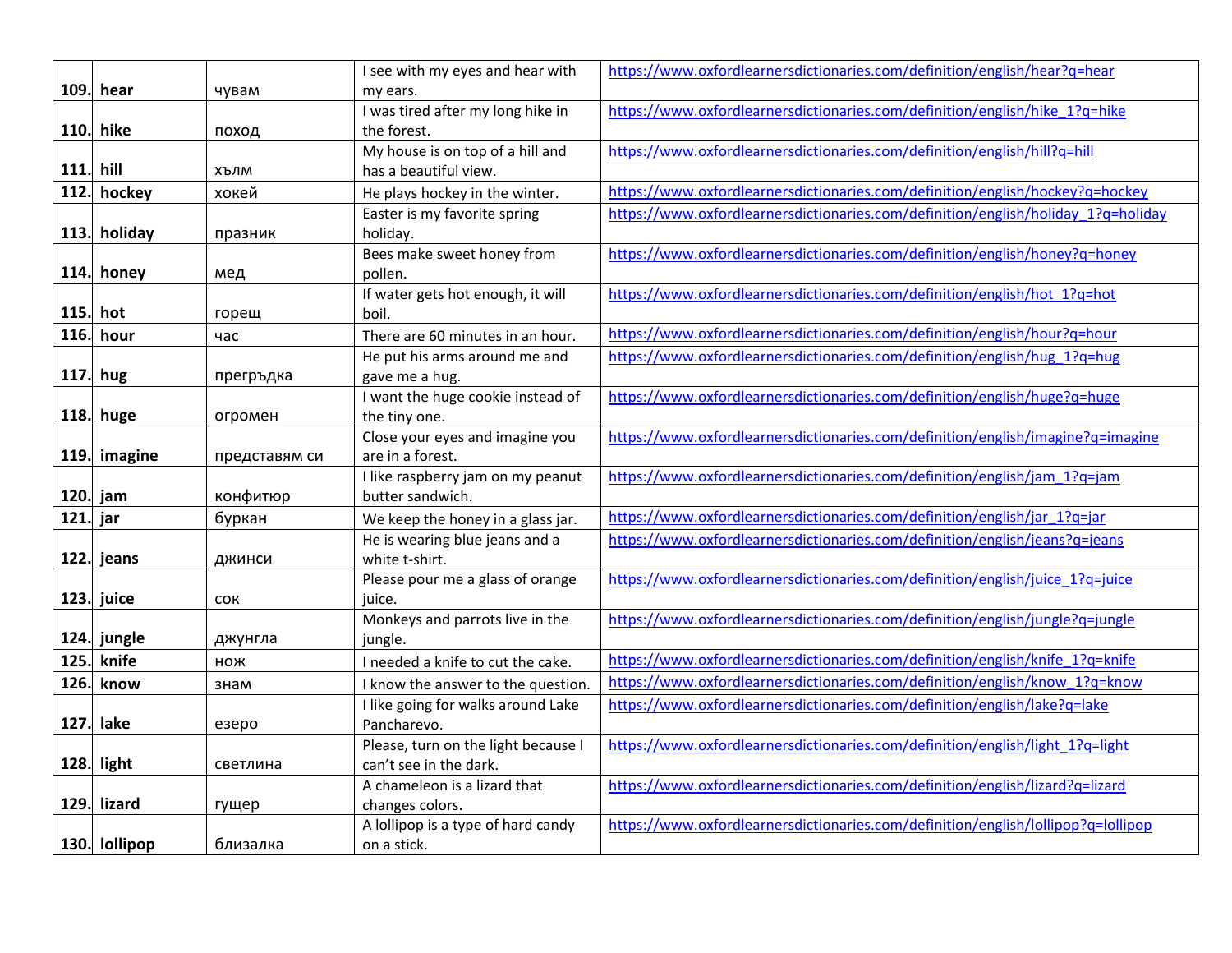|             |              |            | I feel lonely when I have to play         | https://www.oxfordlearnersdictionaries.com/definition/english/lonely?q=lonely     |
|-------------|--------------|------------|-------------------------------------------|-----------------------------------------------------------------------------------|
| 131.        | lonely       | самотен    | alone.                                    |                                                                                   |
| 132.        | look         | гледам     | It hurts my eyes to look at the sun.      | https://www.oxfordlearnersdictionaries.com/definition/english/look 1?q=look       |
|             |              |            | The map of my hometown shows              | https://www.oxfordlearnersdictionaries.com/definition/english/map 1?q=map         |
| 133.        | map          | карта      | my street.                                |                                                                                   |
| 134.        | march        | марширувам | The band will march in the parade.        | https://www.oxfordlearnersdictionaries.com/definition/english/march_1?q=march     |
|             |              |            | What do you mean by that                  | https://www.oxfordlearnersdictionaries.com/definition/english/mean 1?q=mean       |
| 135.        | mean         | означава   | statement?                                |                                                                                   |
|             |              |            | Don't be late for the meeting with        | https://www.oxfordlearnersdictionaries.com/definition/english/meeting?q=meeting   |
|             | 136. meeting | среща      | your boss.                                |                                                                                   |
|             |              |            | Rila is the highest mountain in           | https://www.oxfordlearnersdictionaries.com/definition/english/mountain?q=mountain |
| 137.        | mountain     | планина    | Bulgaria.                                 |                                                                                   |
|             |              |            | A mouse is a small gray or white          | https://www.oxfordlearnersdictionaries.com/definition/english/mouse 1?q=mouse     |
| 138.        | mouse        | мишка      | rodent.                                   |                                                                                   |
| <b>139.</b> | mouth        | уста       | Don't talk with your mouth full.          | https://www.oxfordlearnersdictionaries.com/definition/english/mouth 1?q=mouth     |
|             |              |            | We watched a funny movie at the           | https://www.oxfordlearnersdictionaries.com/definition/english/movie?q=movie       |
| 140.        | movie        | Филм       | cinema.<br>Muzeiko is the best children's |                                                                                   |
| 141.        |              | музей      |                                           | https://www.oxfordlearnersdictionaries.com/definition/english/museum?q=museum     |
|             | museum       |            | museum.                                   | https://www.oxfordlearnersdictionaries.com/definition/english/mushroom_1?q=mushr  |
|             |              |            | I like slices of mushroom in my           | oom                                                                               |
| 142.        | mushroom     | гъба       | salad.                                    |                                                                                   |
|             |              |            | The cruel boy made a nasty                | https://www.oxfordlearnersdictionaries.com/definition/english/nasty?q=nasty       |
|             | 143. nasty   | гаден      | remark.                                   |                                                                                   |
| 144.        | neck         | врат       | He tied a scarf around his neck.          | https://www.oxfordlearnersdictionaries.com/definition/english/neck 1?q=neck       |
|             |              |            | My parents will wake up if I make         | https://www.oxfordlearnersdictionaries.com/definition/english/noise?q=noise       |
| 145.        | noise        | шум        | noise.                                    |                                                                                   |
|             |              |            | The Danube river is in the north of       | https://www.oxfordlearnersdictionaries.com/definition/english/north 1?q=north     |
|             | 146. north   | север      | Bulgaria.                                 |                                                                                   |
|             |              |            | My notebook has empty pages in            | https://www.oxfordlearnersdictionaries.com/definition/english/notebook?q=notebook |
| 147.        | notebook     | тетрадка   | which to write.                           |                                                                                   |
|             |              |            | The ocean is home to tiny fish and        | https://www.oxfordlearnersdictionaries.com/definition/english/ocean?q=ocean       |
| 148.        | ocean        | океан      | enormous whales.                          |                                                                                   |
|             |              |            | They decided to offer the job to          | https://www.oxfordlearnersdictionaries.com/definition/english/offer 1?q=offer     |
| 149.        | offer        | предлагам  | Kate.                                     |                                                                                   |
|             |              |            | Put the chopped onion and garlic          | https://www.oxfordlearnersdictionaries.com/definition/english/onion?q=onion       |
| 150.        | onion        | лук        | in the pan.                               |                                                                                   |
|             |              |            | Mix red and yellow to make the            | https://www.oxfordlearnersdictionaries.com/definition/english/orange 1?q=orange   |
|             | 151. orange  | оранжев    | color orange.                             |                                                                                   |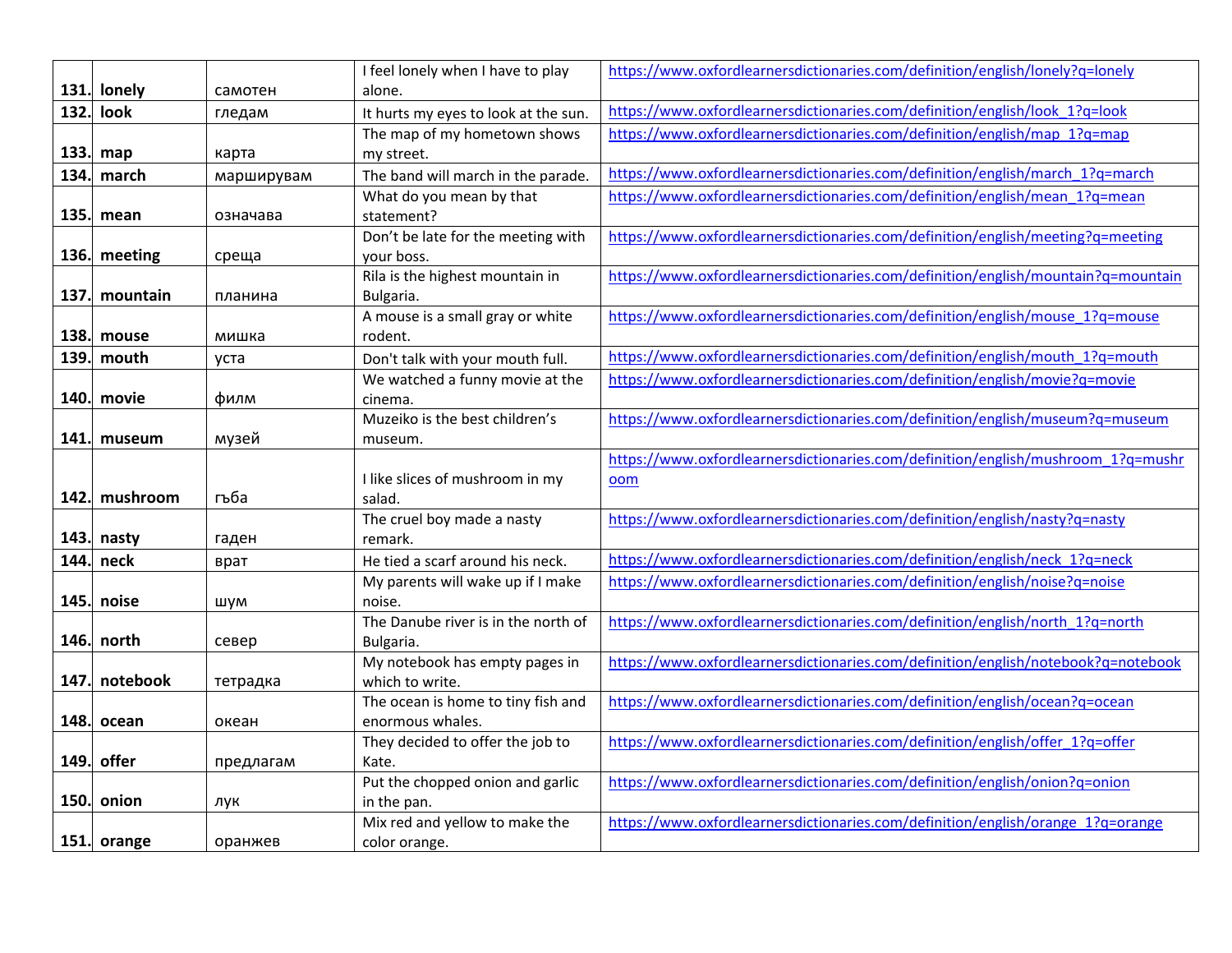|      |             |             | Are you feeling all right? You look | https://www.oxfordlearnersdictionaries.com/definition/english/pale 1?q=pale       |
|------|-------------|-------------|-------------------------------------|-----------------------------------------------------------------------------------|
| 152. | pale        | блед        | very pale.                          |                                                                                   |
|      |             |             | I held the ball in the palm of my   | https://www.oxfordlearnersdictionaries.com/definition/english/palm_1?q=palm       |
|      | 153. palm   | длан        | hand.                               |                                                                                   |
|      |             |             | I ordered a pancake with maple      | https://www.oxfordlearnersdictionaries.com/definition/english/pancake?q=pancake   |
| 154. | pancake     | палачинка   | syrup.                              |                                                                                   |
|      |             |             | The black and white panda eats      | https://www.oxfordlearnersdictionaries.com/definition/english/panda?q=panda       |
|      | 155. panda  | панда       | bamboo.                             |                                                                                   |
|      |             |             | There's a parcel and some letters   | https://www.oxfordlearnersdictionaries.com/definition/english/parcel 1?q=parcel   |
|      | 156. parcel | колет       | for you at the post office.         |                                                                                   |
|      |             |             | Unlike any bird, a parrot can learn | https://www.oxfordlearnersdictionaries.com/definition/english/parrot_1?q=parrot   |
| 157. | parrot      | папагал     | to speak.                           |                                                                                   |
|      |             |             | Peanut is a nut that grows          | https://www.oxfordlearnersdictionaries.com/definition/english/peanut?q=peanut     |
| 158. | peanut      | фъстък      | underground in a thin shell.        |                                                                                   |
|      |             |             | I wrote down the answer with my     | https://www.oxfordlearnersdictionaries.com/definition/english/pencil 1?q=pencil   |
|      | 159. pencil | МОЛИВ       | pencil.                             |                                                                                   |
|      |             |             | A penguin is a bird that swims but  | https://www.oxfordlearnersdictionaries.com/definition/english/penguin?q=penguin   |
| 160. | penguin     | ПИНГВИН     | cannot fly.                         |                                                                                   |
|      |             |             | He doesn't care what people think   | https://www.oxfordlearnersdictionaries.com/definition/english/people 1?q=people   |
|      | 161. people | xopa        | of him.                             |                                                                                   |
|      |             |             | She asked a famous artist to paint  | https://www.oxfordlearnersdictionaries.com/definition/english/picture 1?q=picture |
| 162. | picture     | картина     | her picture.                        |                                                                                   |
|      |             |             | I like to rest my head on a fluffy  | https://www.oxfordlearnersdictionaries.com/definition/english/pillow 1?q=pillow   |
| 163. | pillow      | възглавница | pillow.                             |                                                                                   |
|      |             |             | Mom put some pasta on my dinner     | https://www.oxfordlearnersdictionaries.com/definition/english/plate 1?q=plate     |
| 164. | plate       | чиния       | plate.                              |                                                                                   |
|      |             |             | Pouring chemicals into a river will | https://www.oxfordlearnersdictionaries.com/definition/english/pollute?q=pollute   |
| 165. | pollute     | замърсявам  | pollute it.                         |                                                                                   |
|      |             |             | Promise me that you won't tell him  | https://www.oxfordlearnersdictionaries.com/definition/english/promise 1?q=promise |
| 166. | promise     | обещавам    | the secret.                         |                                                                                   |
|      |             |             | An umbrella will protect you from   | https://www.oxfordlearnersdictionaries.com/definition/english/protect?q=protect   |
| 167. | protect     | защитавам   | the rain.                           |                                                                                   |
| 168. | purple      | лилав       | Grape jelly has a purple color.     | https://www.oxfordlearnersdictionaries.com/definition/english/purple 1?q=purple   |
|      |             |             | The queen and the king lived        | https://www.oxfordlearnersdictionaries.com/definition/english/queen 1?q=queen     |
| 169. | queen       | кралица     | happily ever after.                 |                                                                                   |
|      |             |             | The magician pulled a rabbit out of | https://www.oxfordlearnersdictionaries.com/definition/english/rabbit 1?q=rabbit   |
| 170. | rabbit      | заек        | his hat.                            |                                                                                   |
|      |             |             | I cut the red and white radish into | https://www.oxfordlearnersdictionaries.com/definition/english/radish?q=radish     |
|      | 171. radish | репичка     | my salad.                           |                                                                                   |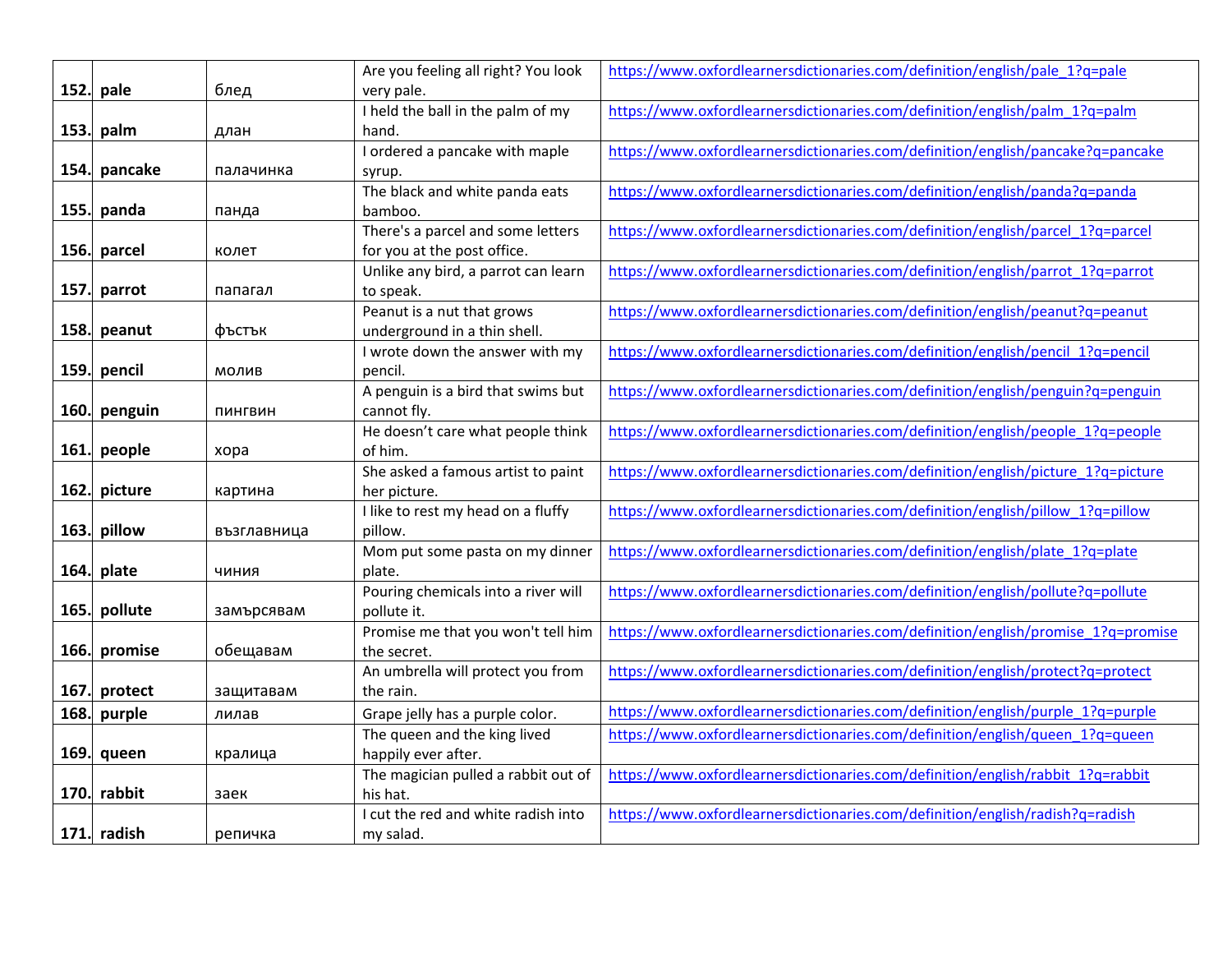|          |          |            | Can you repeat that because I               | https://www.oxfordlearnersdictionaries.com/definition/english/repeat 1?q=repeat    |
|----------|----------|------------|---------------------------------------------|------------------------------------------------------------------------------------|
| 172.     | repeat   | повтарям   | didn't hear you?                            |                                                                                    |
|          | riddle   |            | The answer to the riddle made us            | https://www.oxfordlearnersdictionaries.com/definition/english/riddle 1?q=riddle    |
| 173.     |          | гатанка    | laugh.                                      |                                                                                    |
| 174.     | ride     |            | I learned to ride a horse when I            | https://www.oxfordlearnersdictionaries.com/definition/english/ride 1?q=ride        |
|          |          | яздя       | was a child.                                |                                                                                    |
| 175.     | right    |            | Most people write with their right<br>hand. | https://www.oxfordlearnersdictionaries.com/definition/english/right 1?q=right      |
| 176.     | roast    | десен      |                                             | https://www.oxfordlearnersdictionaries.com/definition/english/roast 1?q=roast      |
|          |          | пека       | I will roast a chicken in the oven.         |                                                                                    |
| 177.     | rock     | скала      | The ice is as hard as rock.                 | https://www.oxfordlearnersdictionaries.com/definition/english/rock 1?q=rock        |
|          |          |            | A rocket is a tall round vehicle that       | https://www.oxfordlearnersdictionaries.com/definition/english/rocket 1?q=rocket    |
| 178.     | rocket   | ракета     | flies into space.                           |                                                                                    |
| 179.     | roof     | покрив     | The cat likes to climb up the roof.         | https://www.oxfordlearnersdictionaries.com/definition/english/roof 1?q=roof        |
| 180      | rose     | роза       | The rose is the symbol of love.             | https://www.oxfordlearnersdictionaries.com/definition/english/rose 1?q=rose        |
|          |          |            | We follow every rule our teacher            | https://www.oxfordlearnersdictionaries.com/definition/english/rule 1?q=rule        |
| 181.     | rule     | правило    | gives us.                                   |                                                                                    |
|          |          |            | Ambulances rush quickly to the              | https://www.oxfordlearnersdictionaries.com/definition/english/rush 1?q=rush        |
| 182.     | rush     | бързам     | hospital.                                   |                                                                                    |
|          |          |            | Don't forget to add salt to the             | https://www.oxfordlearnersdictionaries.com/definition/english/salt 1?q=salt        |
| 183.     | salt     | сол        | salad.                                      |                                                                                    |
|          |          |            |                                             | https://www.oxfordlearnersdictionaries.com/definition/english/sandwich 1?q=sandwic |
| 184.     | sandwich |            | My mother made me a ham and                 | $\underline{h}$                                                                    |
|          |          | сандвич    | cheese sandwich for breakfast.              | https://www.oxfordlearnersdictionaries.com/definition/english/sauce?q=sauce        |
| 185.     | sauce    | <b>COC</b> | I like my spaghetti with tomato             |                                                                                    |
|          |          |            | sauce.<br>My grandmother likes to cook      | https://www.oxfordlearnersdictionaries.com/definition/english/sausage?q=sausage    |
| 186.     | sausage  | наденица   | sausage with potatoes.                      |                                                                                    |
|          |          |            | Her hair was covered by a silk              | https://www.oxfordlearnersdictionaries.com/definition/english/scarf 1?q=scarf      |
| 187.     | scarf    | шал        | scarf.                                      |                                                                                    |
|          |          |            | I love learning and can't wait to go        | https://www.oxfordlearnersdictionaries.com/definition/english/school 1?q=school    |
| 188.     | school   | училище    | back to school.                             |                                                                                    |
|          |          |            | I found a beautiful shell on the            | https://www.oxfordlearnersdictionaries.com/definition/english/shell 1?q=shell      |
| 189.     | shell    | мида       | beach.                                      |                                                                                    |
|          |          |            | We traveled from Europe to                  | https://www.oxfordlearnersdictionaries.com/definition/english/ship 1?q=ship        |
| 190.     | ship     | кораб      | America on a ship.                          |                                                                                    |
|          |          |            | Let me show you on the map                  | https://www.oxfordlearnersdictionaries.com/definition/english/show_1?q=show        |
| 191.     | show     | показвам   | where we are.                               |                                                                                    |
|          |          |            | Don't be shy $-$ come and say               | https://www.oxfordlearnersdictionaries.com/definition/english/shy 1?q=shy          |
| 192. shy |          | срамежлив  | hello.                                      |                                                                                    |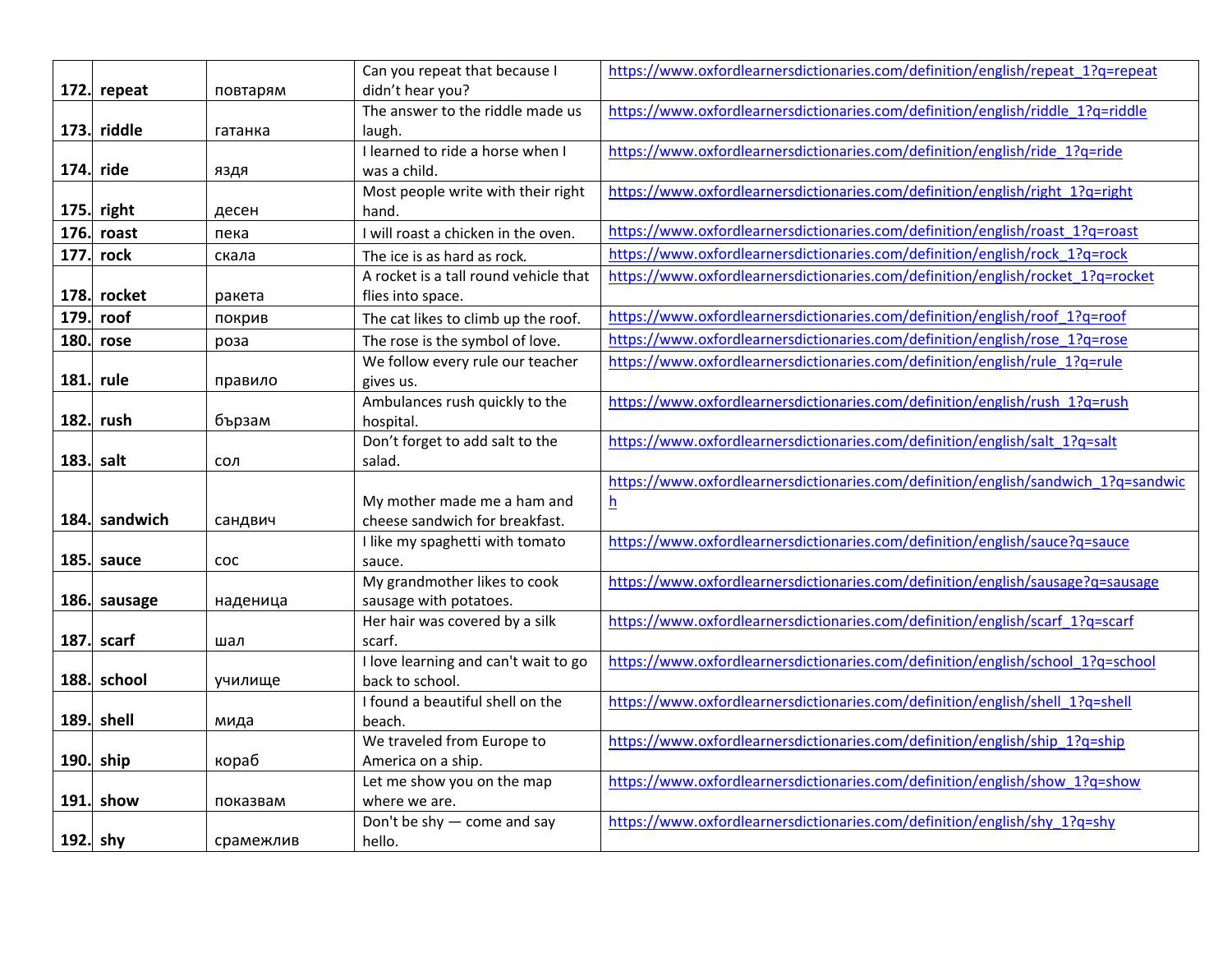| 193. sky |                 | небе            | I see a star in the sky.                       | https://www.oxfordlearnersdictionaries.com/definition/english/sky 1?q=sky           |
|----------|-----------------|-----------------|------------------------------------------------|-------------------------------------------------------------------------------------|
|          |                 |                 | A turtle is very slow compared to a            | https://www.oxfordlearnersdictionaries.com/definition/english/slow 1?q=slow         |
| 194.     | slow            | бавен           | cheetah.                                       |                                                                                     |
| 195.     | smell           | мириша          | What does the perfume smell like?              | https://www.oxfordlearnersdictionaries.com/definition/english/smell 1?q=smell       |
|          |                 |                 | The snail is a small creature with a           | https://www.oxfordlearnersdictionaries.com/definition/english/snail?q=snail         |
|          | $196.$ snail    | ОХЛЮВ           | hard, round shell on its back.                 |                                                                                     |
| 197.     | sock            | чорап           | There is a hole on my left sock.               | https://www.oxfordlearnersdictionaries.com/definition/english/sock 1?q=sock         |
|          |                 |                 |                                                | https://www.oxfordlearnersdictionaries.com/definition/english/something 1?q=someth  |
|          |                 |                 | She opened her mouth to say                    | ing                                                                                 |
| 198.     | something       | нещо            | something.                                     |                                                                                     |
|          |                 |                 | My mouth moved but no sound                    | https://www.oxfordlearnersdictionaries.com/definition/english/sound 1?q=sound       |
| 199.     | sound           | звук            | came out.                                      |                                                                                     |
| 200.     | south           | юг              | Birds fly to the south in winter.              | https://www.oxfordlearnersdictionaries.com/definition/english/south 1?q=south       |
|          |                 |                 | The gift was special and one of a              | https://www.oxfordlearnersdictionaries.com/definition/english/special 1?q=special   |
|          | 201. special    | особен          | kind.                                          |                                                                                     |
|          |                 |                 | Spread the news so everyone                    | https://www.oxfordlearnersdictionaries.com/definition/english/spread 1?q=spread     |
|          | 202. spread     | разпространявам | hears about it.                                |                                                                                     |
|          |                 |                 | A square is a shape with four equal            | https://www.oxfordlearnersdictionaries.com/definition/english/square 1?q=square     |
|          | 203. square     | квадрат         | sides.<br>A squid is a sea creature that has a | https://www.oxfordlearnersdictionaries.com/definition/english/squid?q=squid         |
|          | 204. squid      | калмар          | long, soft body and eight arms.                |                                                                                     |
|          |                 |                 | Wet the stamp and stick it onto                | https://www.oxfordlearnersdictionaries.com/definition/english/stick 1?q=stick       |
|          | 205. stick      | залепям         | the envelope.                                  |                                                                                     |
|          |                 |                 | The teacher gave me a sticker                  | https://www.oxfordlearnersdictionaries.com/definition/english/sticker?q=sticker     |
|          | 206. sticker    | лепенка         | because I had no mistakes.                     |                                                                                     |
|          |                 |                 | She drank her lemonade through a               | https://www.oxfordlearnersdictionaries.com/definition/english/straw?q=straw         |
|          | 207. straw      | сламка          | straw.                                         |                                                                                     |
|          |                 |                 |                                                | https://www.oxfordlearnersdictionaries.com/definition/english/strawberry?q=strawber |
|          |                 |                 | A small, red strawberry sat atop               | $\underline{r}\underline{v}$                                                        |
|          | 208. strawberry | ягода           | each piece of cake.                            |                                                                                     |
|          |                 |                 | In seconds, the bright sky suddenly            | https://www.oxfordlearnersdictionaries.com/definition/english/suddenly?q=suddenly   |
| 209.     | suddenly        | внезапно        | went dark.                                     |                                                                                     |
|          |                 |                 | I need sugar to make the tea                   | https://www.oxfordlearnersdictionaries.com/definition/english/sugar 1?q=sugar       |
|          | $210.$ sugar    | захар           | sweet.                                         |                                                                                     |
|          |                 |                 | The football team will practice                | https://www.oxfordlearnersdictionaries.com/definition/english/team 1?q=team         |
|          | 211. team       | отбор           | today.                                         |                                                                                     |
|          |                 |                 | I brush my teeth every morning                 | https://www.oxfordlearnersdictionaries.com/definition/english/teeth?q=teeth         |
|          | $212.$ teeth    | зъби            | and every evening.                             |                                                                                     |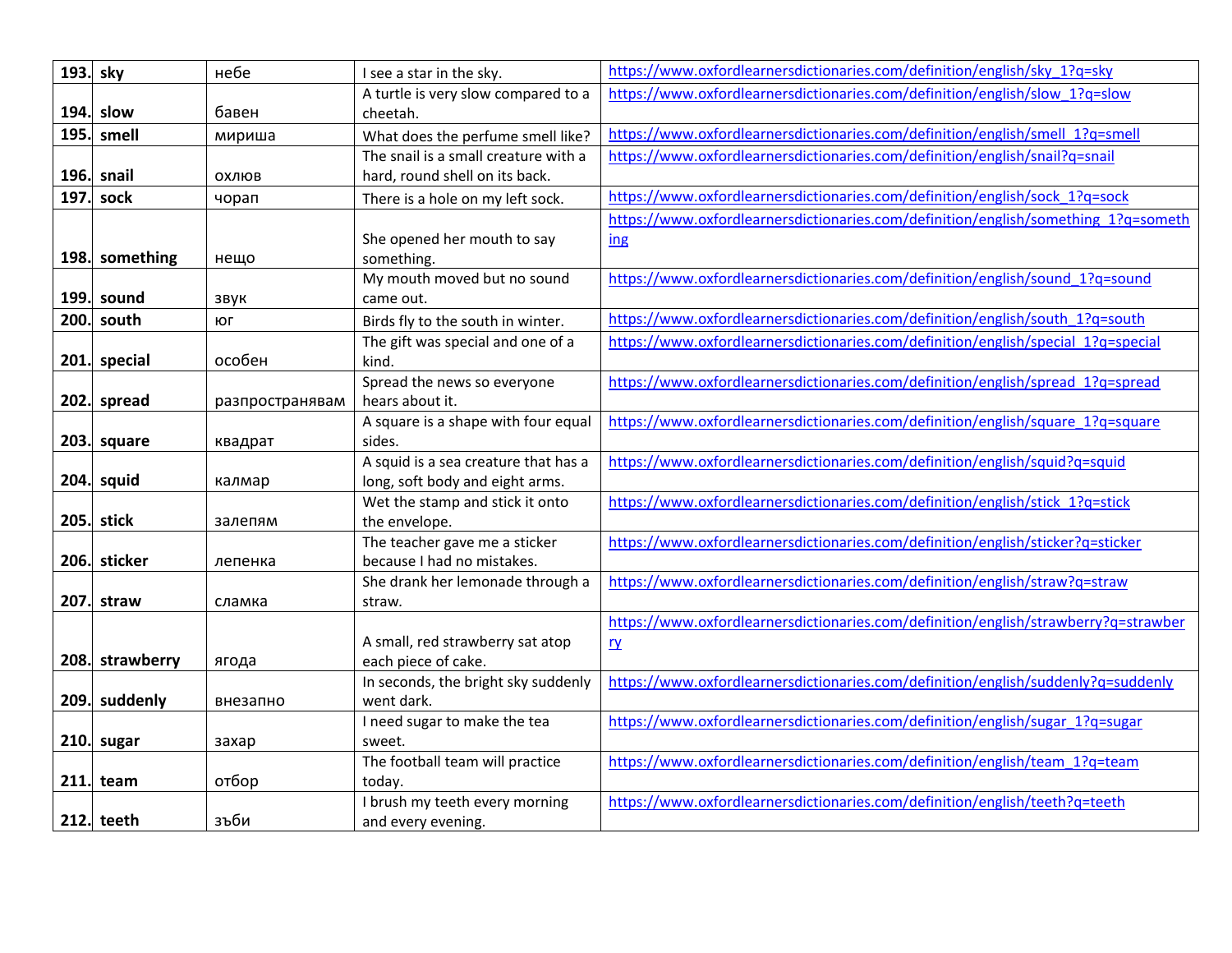|      | theater/        |             | The whole class will go to the         | https://www.oxfordlearnersdictionaries.com/definition/english/theatre?q=theatre        |
|------|-----------------|-------------|----------------------------------------|----------------------------------------------------------------------------------------|
| 213. | theatre         | театър      | theater on Saturday.                   |                                                                                        |
|      |                 |             | I think this is their house, but I'm   | https://www.oxfordlearnersdictionaries.com/definition/english/think 1?q=think          |
| 214. | think           | МИСЛЯ       | not sure.                              |                                                                                        |
| 215. | thirsty         | жаден       | Salty food makes you thirsty.          | https://www.oxfordlearnersdictionaries.com/definition/english/thirsty?q=thirsty        |
| 216. | thirty          | тридесет    | Ten plus twenty equals thirty.         | https://www.oxfordlearnersdictionaries.com/definition/english/thirty?q=thirty          |
|      |                 |             | I saw lightning, then I heard          | https://www.oxfordlearnersdictionaries.com/definition/english/thunder 1?q=thunder      |
| 217. | thunder         | гръм        | thunder.                               |                                                                                        |
|      |                 |             | A bus ticket to Shumen costs 30        | https://www.oxfordlearnersdictionaries.com/definition/english/ticket_1?q=ticket        |
|      | 218. ticket     | билет       | leva.                                  |                                                                                        |
|      |                 |             | I don't have time to come to your      | https://www.oxfordlearnersdictionaries.com/definition/english/time 1?q=time            |
|      | 219. time       | време       | party.                                 |                                                                                        |
|      |                 |             | We like working together because       | https://www.oxfordlearnersdictionaries.com/definition/english/together 1?q=together    |
| 220. | together        | заедно      | we are good friends.                   |                                                                                        |
| 221  |                 |             |                                        | https://www.oxfordlearnersdictionaries.com/definition/english/tomorrow 1?q=tomorr      |
|      | tomorrow        | утре        | Tomorrow is the day after today.       | <b>OW</b>                                                                              |
| 222. | toss            |             | He will toss the ball with a gentle    | https://www.oxfordlearnersdictionaries.com/definition/english/toss 1?q=toss            |
|      |                 | подхвърлям  | throw.                                 | https://www.oxfordlearnersdictionaries.com/definition/english/town?q=town              |
| 223. | town            | градче      | A town is smaller than a city.         |                                                                                        |
|      |                 |             | The dancers wear traditional           | https://www.oxfordlearnersdictionaries.com/definition/english/traditional?q=traditiona |
| 224. | traditional     |             | costumes during their<br>performances. |                                                                                        |
|      |                 | традиционен | We took the train from Sofia to        | https://www.oxfordlearnersdictionaries.com/definition/english/train 1?q=train          |
|      | $225.$ train    | влак        | Varna.                                 |                                                                                        |
|      |                 |             | A magician performed a trick with      | https://www.oxfordlearnersdictionaries.com/definition/english/trick 1?q=trick          |
|      | 226. trick      | трик/номер  | a rabbit.                              |                                                                                        |
|      |                 |             | Have you read the story about the      | https://www.oxfordlearnersdictionaries.com/definition/english/ugly?q=ugly              |
| 227. | ugly            | грозен      | ugly duckling?                         |                                                                                        |
|      |                 |             | Yesterday they called an urgent        | https://www.oxfordlearnersdictionaries.com/definition/english/urgent?q=urgent          |
| 228. | urgent          | спешен      | meeting.                               |                                                                                        |
| 229. | voice           | глас        | Her voice was music to my ears.        | https://www.oxfordlearnersdictionaries.com/definition/english/voice 1?q=voice          |
|      |                 |             | It was nice and warm next to the       | https://www.oxfordlearnersdictionaries.com/definition/english/warm 1?q=warm            |
| 230. | warm            | топло       | fireplace.                             |                                                                                        |
|      |                 |             | Wash your hands with soap and          | https://www.oxfordlearnersdictionaries.com/definition/english/wash 1?q=wash            |
| 231. | wash            | МИЯ         | water.                                 |                                                                                        |
|      |                 |             | I will water the plants because        | https://www.oxfordlearnersdictionaries.com/definition/english/water 1?q=water          |
| 232. | water           | поливам     | they are dry.                          |                                                                                        |
|      |                 |             | A watermelon has dark green skin,      | https://www.oxfordlearnersdictionaries.com/definition/english/watermelon?q=waterm      |
|      | 233. watermelon | ДИНЯ        | red flesh and black seeds.             | elon                                                                                   |